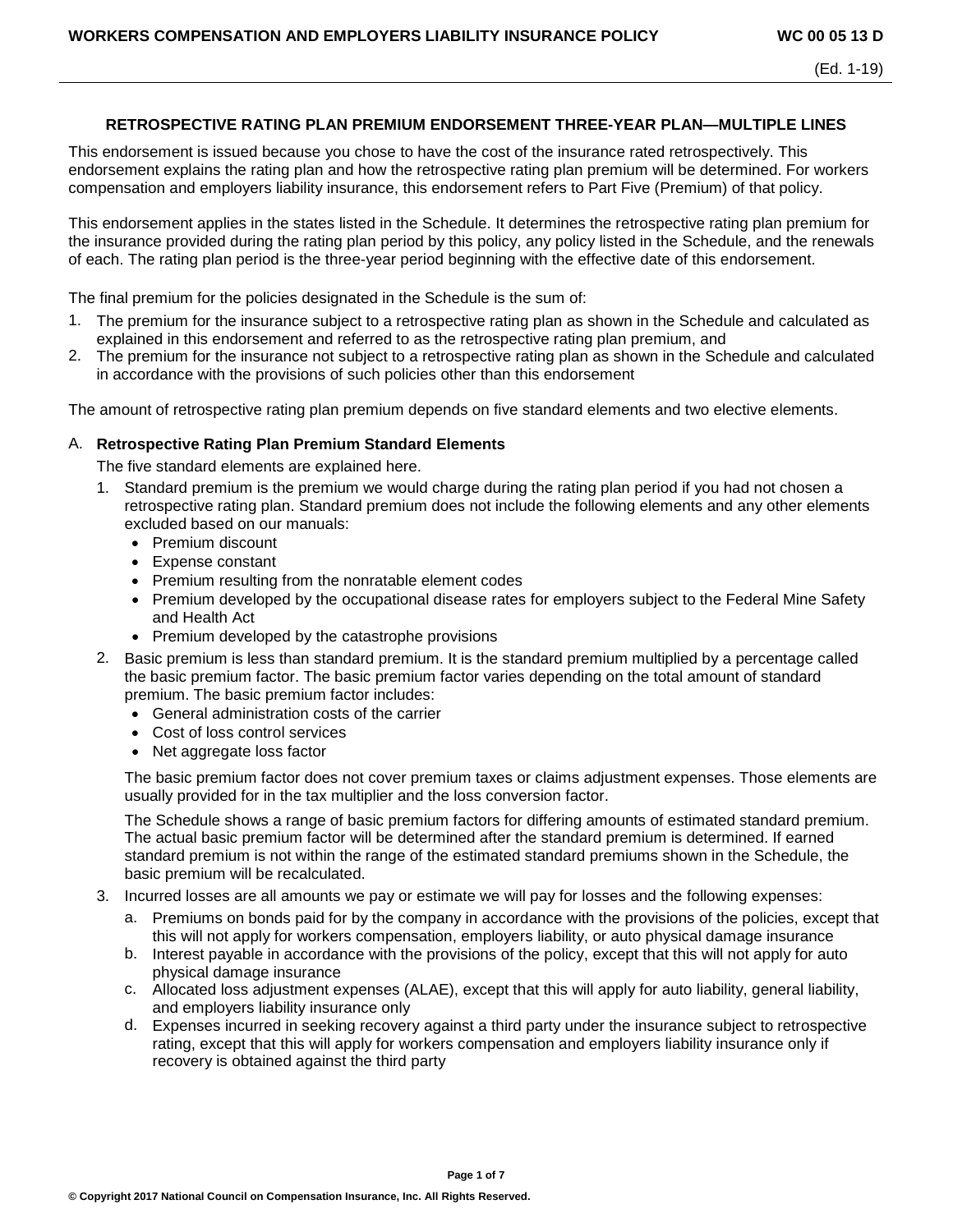(Ed. 1-19)

Incurred losses include paid and outstanding losses (including any reserves set on open claims). For workers compensation and employers liability insurance, if the ALAE option is elected, then incurred losses will include ALAE.

**Note:** The rating formula for incurred losses will not include a loss for the following elements or any other elements excluded from our manuals, as applicable:

- Resulting from the nonratable element codes
- For the disease-related portion of losses covered under the Federal Mine Safety and Health Act
- Resulting from the application of catastrophe provisions
- Reported as fully fraudulent
- Reported as noncompensable
- 4. Converted incurred losses are based on the incurred losses for a policy or policies to which the retrospective rating plan applies. A loss conversion factor is applied to incurred losses to produce the converted incurred losses. The loss conversion factor is shown in the Schedule.
- 5. Taxes are a part of the premium we collect. Taxes are determined as a percentage of basic premium, converted incurred losses, and any elective elements. The percentage is called the tax multiplier. It varies by state and by line of insurance. For workers compensation and employers liability insurance, it varies by federal and nonfederal classifications. The tax multipliers or an average tax multiplier are shown in the Schedule. Tax multipliers may change during the rating plan period. Changes will be shown by endorsement.

# B. **Retrospective Rating Plan Premium Elective Elements**

Two other elements are included in determining retrospective rating plan premium if you elected to include them. They are the excess loss premium for the loss limitation and the retrospective development premium. They are explained here.

1. The election of a loss limitation means that the amount of incurred loss to be included in the retrospective rating plan premium are limited to an amount called the loss limitation. For workers compensation and employers liability insurance, the loss limitation applies separately to each person who sustains bodily injury by disease and separately to all bodily injury arising out of any one accident. For other lines of insurance, the loss limitation applies separately to each accident or occurrence, either by line of insurance or to a combination of these lines of insurance, as shown in the Schedule.

The charge for this loss limitation is called the excess loss premium. Excess loss premium is a percentage of standard premium multiplied by the loss conversion factor. The percentage is called the excess loss premium factor.

Excess loss premium factors vary by line of insurance and by the amount of the loss limitation. For workers compensation and employers liability insurance, these factors also vary by state, classification, and by the amount of the loss limitation. If you chose this elective element, the loss conversion factor, the loss limitation, the excess loss premium factors, and the states where they apply are shown in the Schedule. Excess loss premium factors may change during the policy period. Changes will be shown by endorsement.

2. The retrospective development element is used to help stabilize premium adjustments. The premium for this element is charged with the first three calculations of a retrospective rating plan premium for workers compensation and employers liability insurance, and the first four calculations for auto liability and general liability. This premium is called the retrospective development premium. It is a percentage of standard premium multiplied by the loss conversion factor. The percentage of standard premium is called the retrospective development factor.

For workers compensation and employers liability insurance, retrospective development factors vary by state, by electing a loss limitation, and by first, second, and third calculations of retrospective rating plan premium. For general liability and automobile liability insurance, retrospective development factors vary by first, second, third, and fourth calculations of retrospective rating plan premium. If you chose this elective element, the retrospective development factors are shown in the Schedule.

## C. **Retrospective Rating Plan Premium Formula**

Insurance policies listed in the Schedule will be combined with this policy to calculate the retrospective rating plan premium. If the policies provide insurance for more than one insured, the retrospective rating plan premium will be determined for all insureds combined, not separately for each insured.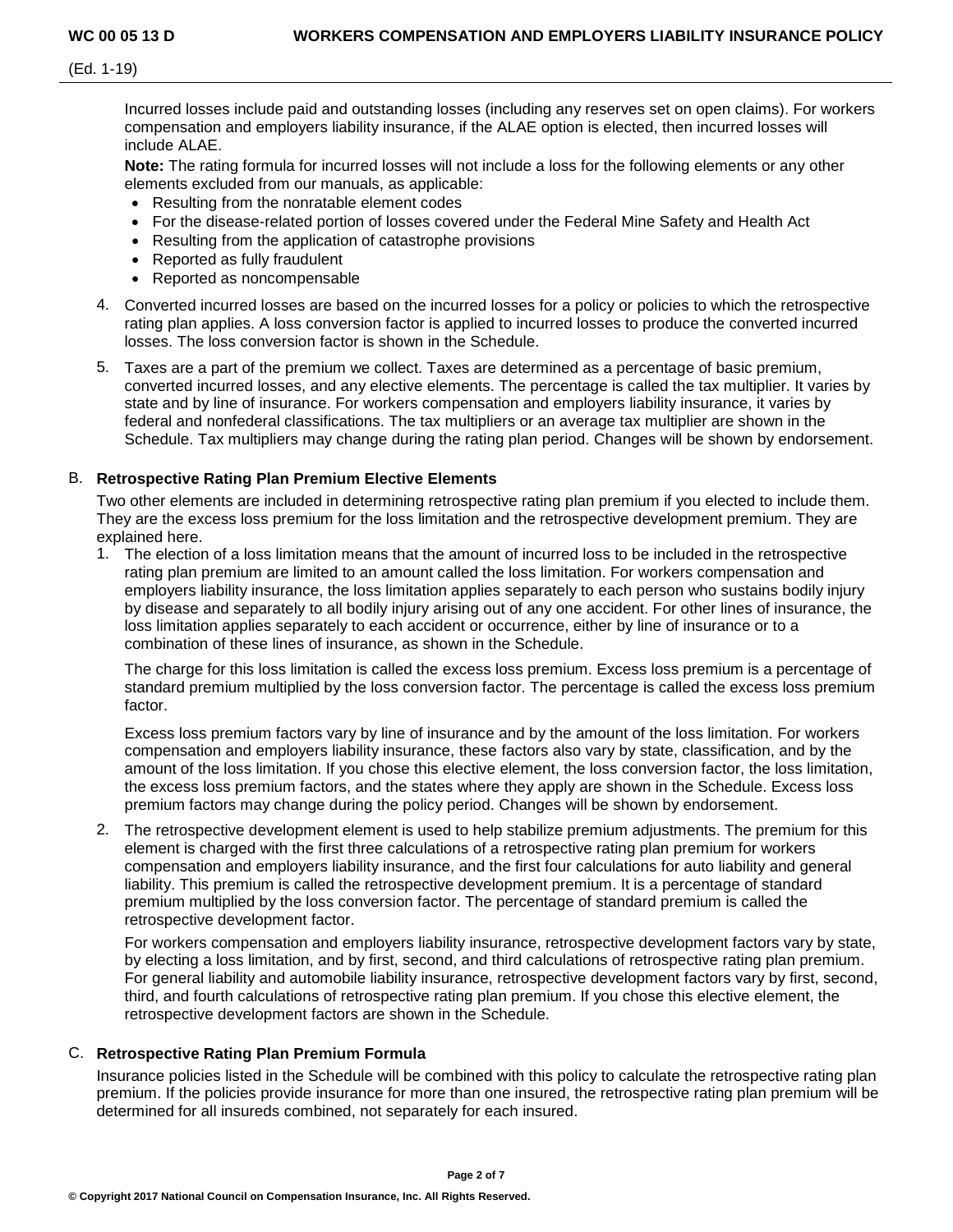- 1. Retrospective rating plan premium is the sum of basic premium, converted losses, plus the excess loss premium and retrospective development premium elective elements if you chose them. This sum is multiplied by the applicable tax multiplier shown in the Schedule.
- 2. The retrospective rating plan premium will not be less than the minimum or more than the maximum retrospective rating plan premium. The minimum and maximum retrospective rating plan premiums are determined by applying the minimum and maximum retrospective rating plan premium factors, shown in the Schedule, to the standard premium.
- 3. If this endorsement applies to more than one policy or state, the standard premium will be the sum of the standard premiums for each policy and state.

### D. **Calculation of Retrospective Rating Plan Premium**

1. We will calculate the retrospective rating plan premium using all loss information we have as of a date six months after the rating plan period ends and annually thereafter.

We may make a special valuation of the retrospective rating plan premium as of any date that you are declared bankrupt or insolvent, make an assignment for the benefit of creditors, are involved in reorganization, receivership, or liquidation, or dispose of all your interest in work covered by the insurance. You will pay the amount due to us if the retrospective rating plan premium is more than the total standard premium as of the special valuation date.

We may make interim calculations of retrospective rating plan premium for the first year and the first two years of the rating plan period. We will use all loss information we have as of a date six months after the end of each of these periods.

- 2. After any calculation of retrospective rating plan premium, you and we may agree that it is the final calculation.
- 3. After each calculation of the retrospective rating plan premium, you will pay promptly the amount due us, or we will refund the amount due you. Each insured is responsible for the payment of all standard premium and retrospective rating plan premium calculated under this endorsement.

## E. **Insureds Operating in More Than One State**

If any of the policies provide insurance in a state not listed in the Table of States, and if you begin work in that state during the retrospective rating plan period, this endorsement will apply to that insurance if this retrospective rating plan applies in that state on an interstate basis. The retrospective rating plan premium standard elements, and the elective elements you chose, will be determined by our manuals for that state, and added to the Schedule by endorsement.

# F. **Cancellation and Nonrenewal of a Policy Under a Retrospective Rating Plan**

- 1. If the policy to which this endorsement is attached is cancelled or is not renewed, the effective date of the cancellation or nonrenewal will become the end of the rating plan period of all insurance subject to this endorsement.
- 2. If other policies listed in the Schedule of this endorsement are cancelled or not renewed, the effective date of cancellation or nonrenewal will become the end of the rating plan period for all insurance subject to this endorsement unless we agree with you, by endorsement, to continue the rating plan period.
- 3. If we cancel or do not renew for nonpayment of premium, the maximum retrospective rating plan premium will be based on the standard premium for the rating plan period, increased pro rata to three years (1,095 days), and will include all of the applicable retrospective rating factors shown in the Schedule.
- 4. If you cancel or do not renew, the standard premium for the rating plan period will be increased by our short rate table and procedure for workers compensation and employers liability insurance and the applicable cancellation procedure for other lines of insurance. This short rate premium will be the minimum retrospective rating plan premium and will be used to determine the basic premium.

The short rate retrospective rating plan premium will be used to determine the excess loss premium and retrospective development premium if you chose these elective elements.

The maximum retrospective rating plan premium will be based on the standard premium for the rating plan period, increased pro rata to three years (1,095 days).

.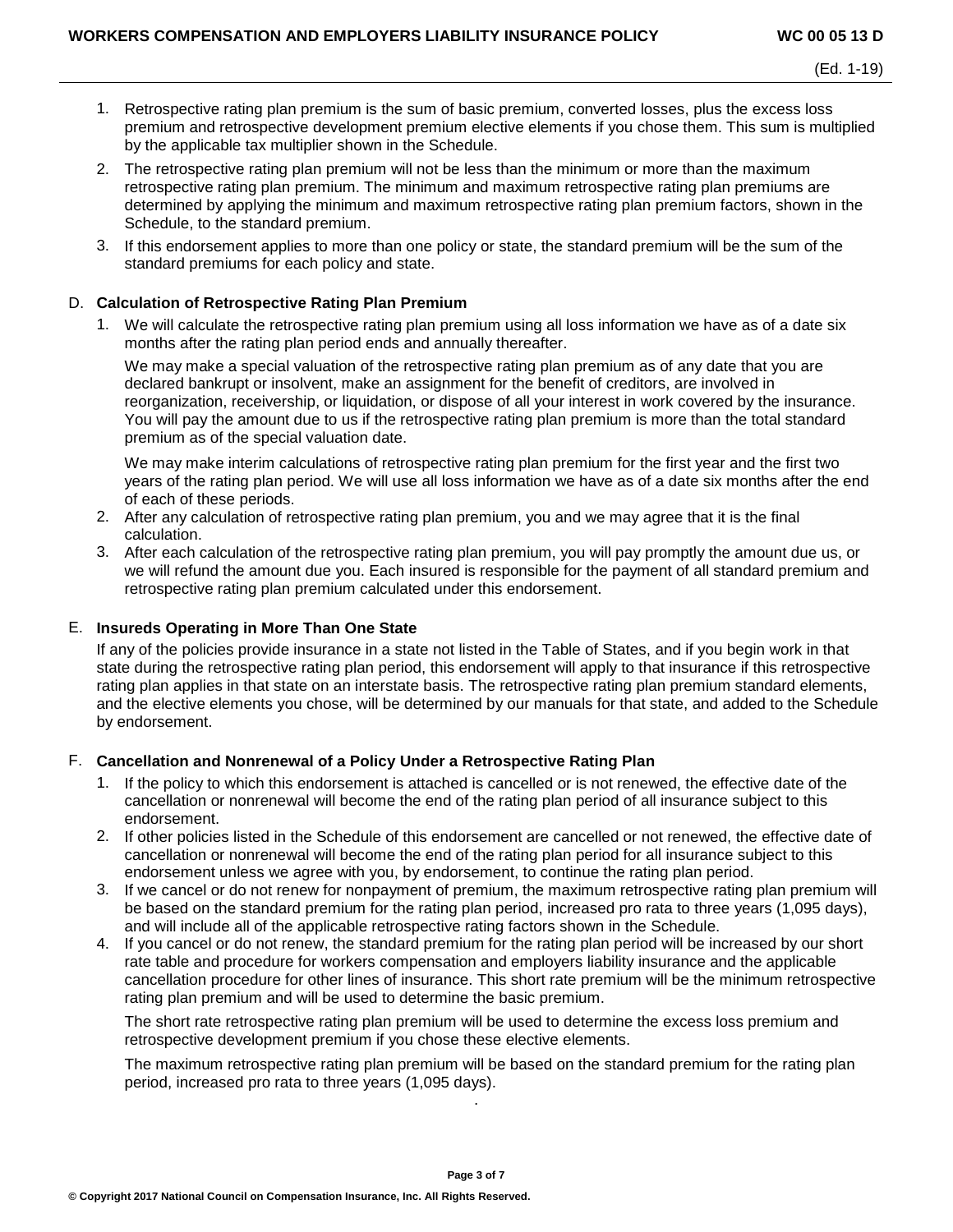(Ed. 1-19)

- 5. Section F.4. will not apply if you cancel or do not renew because:
	- a. All work covered by the insurance is completed
	- b. All interest in the business covered by the insurance is sold
	- c. You retire from all business covered by the insurance

## **Schedule**

Premium Subject to Retrospective Rating Plan, Loss Limitations, Loss Conversion Factors, State Tax Multipliers, Excess Loss Premium Factors, Retrospective Development Factors

1. The premium for the following policies combined is to be calculated in accordance with the provisions of this Retrospective Rating Plan Premium Endorsement:

| <b>List of Policies</b> |                                                                          |  |  |  |
|-------------------------|--------------------------------------------------------------------------|--|--|--|
|                         |                                                                          |  |  |  |
|                         |                                                                          |  |  |  |
|                         |                                                                          |  |  |  |
|                         |                                                                          |  |  |  |
|                         |                                                                          |  |  |  |
|                         | The retreasesting rating plan deep not apply to the promium for policies |  |  |  |

2. The retrospective rating plan does not apply to the premium for policies

- 3. The retrospective rating plan does not apply to the premium for uninsured motorist insurance if afforded under the policies designated in paragraph 1.
- 4. The premium for the general liability and automobile liability insurance afforded under policies designated in paragraph 1 above for insurance in excess of the limits of liability stated below will not be subject to retrospective rating. State the dollar amount of the limit of liability and the manner in which it applies.



If aggregate limits of liability are stated above, they will apply separately to each annual period included in the three-year period.

The incurred losses to be included in calculating the premium for the insurance subject to retrospective rating will not include that portion of the losses actually paid and the reserves for unpaid losses that is in excess of the limits of liability stated above, but that part of the incurred losses consisting of premiums on bonds, interest payable in accordance with the provisions of the policy, allocated loss adjustment expenses, and expenses incurred in seeking recovery against a third party will not be subject to such limits.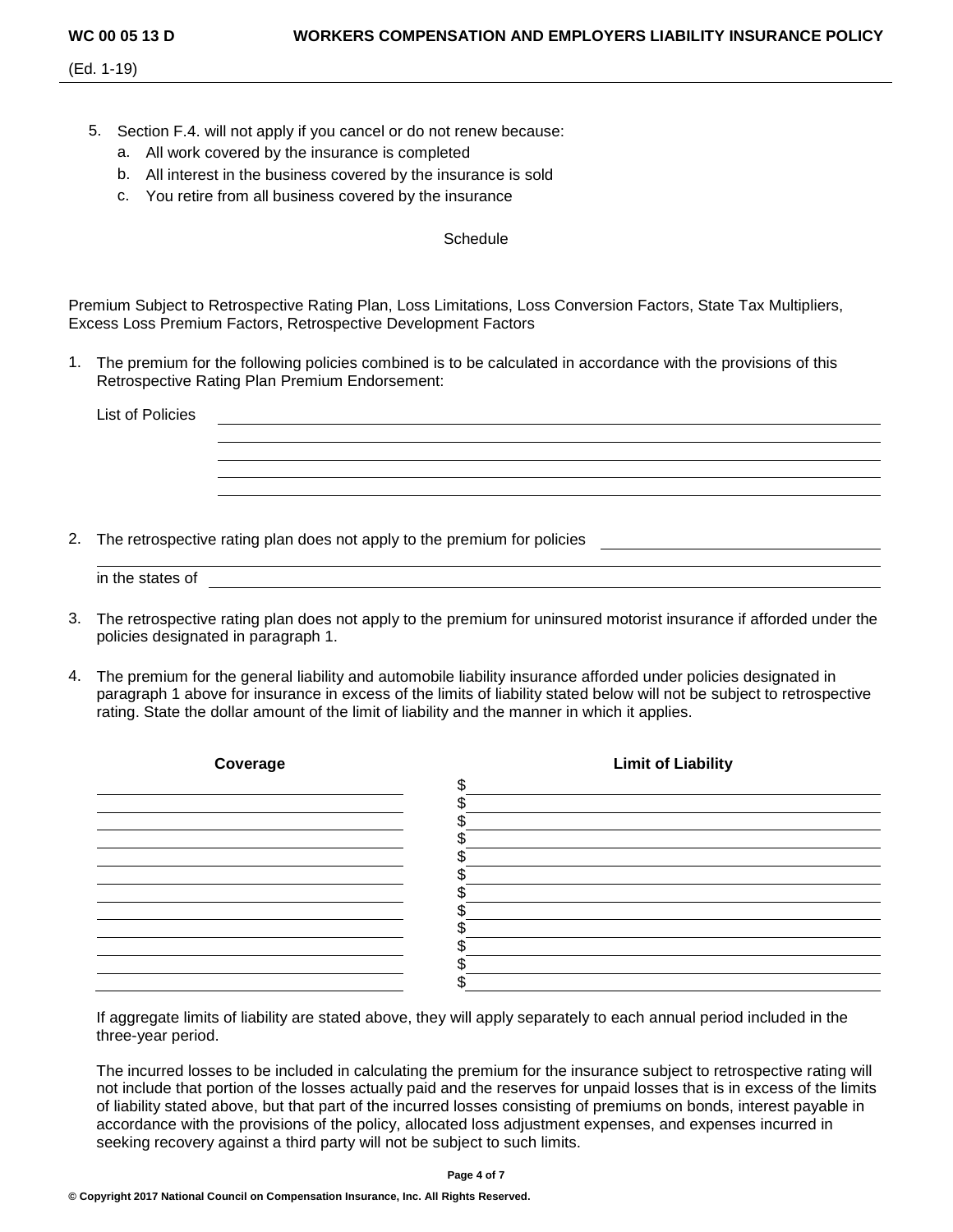#### **WORKERS COMPENSATION AND EMPLOYERS LIABILITY INSURANCE POLICY WC 00 05 13 D**

|  | (Ed. 1-19) |
|--|------------|
|--|------------|

|  |  |  |  |  | 5. Workers Compensation and Employers Liability Loss Limitation is \$ |  |  |
|--|--|--|--|--|-----------------------------------------------------------------------|--|--|
|--|--|--|--|--|-----------------------------------------------------------------------|--|--|

- 6. Combination Loss Limitation of \$ \_\_\_\_\_\_\_\_\_\_\_\_\_\_\_\_\_\_\_\_\_\_\_\_\_ is the overall limit on the incurred losses arising out of any one accident or occurrence for the following combination of insurance
- 7. If the combination loss limitation does not apply, for general liability, auto liability, auto physical damage or theft insurance, specify the loss limitation that applies separately to each accident or occurrence:

| Loss Limitation for<br>Loss Limitation for<br>Loss Limitation for | insurance is \$<br>insurance is \$<br>insurance is \$ |  |
|-------------------------------------------------------------------|-------------------------------------------------------|--|
| Loss Limitation for<br>Loss Limitation for                        | insurance is \$<br>insurance is \$                    |  |
| 8. Loss Conversion Factor is                                      |                                                       |  |
|                                                                   |                                                       |  |

- 9. Minimum Retrospective Rating Plan Premium Factor is Maximum Retrospective Rating Plan Premium Factor is
- 10. The basic premium factors shown here are based on estimates of standard premium. If the actual standard premium is within the range of estimated standard premiums shown here, the basic premium factor will be obtained by linear interpolation to the nearest one-tenth of 1%. If the actual standard premium is not within the range of estimated standard premiums shown below, the basic premium factor will be recalculated.

|                                    | 50% | 100% | 150% |
|------------------------------------|-----|------|------|
| <b>Estimated Standard Premium:</b> |     |      |      |
| <b>Basic Premium Factor:</b>       |     |      |      |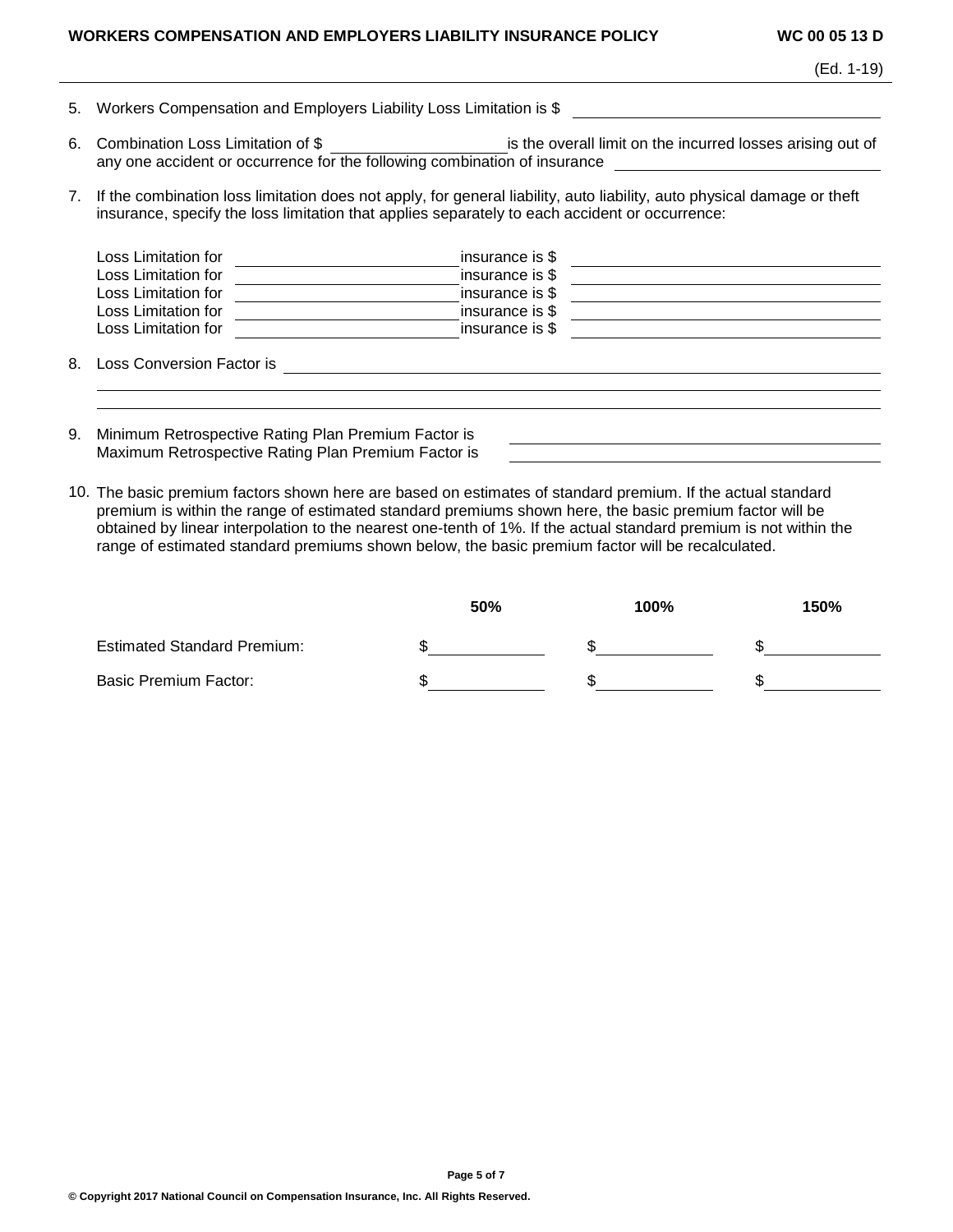(Ed. 1-19)

# TABLE OF STATES

| 11.A         |              | <b>Excess Loss Premium Factors</b> | <b>Tax Multiplier</b>       |              |  |  |
|--------------|--------------|------------------------------------|-----------------------------|--------------|--|--|
|              |              | <b>Workers Compensation</b>        | <b>Workers Compensation</b> |              |  |  |
|              |              | and Employers Liability            | and Employers Liability     |              |  |  |
|              | <b>State</b> | Federal                            | <b>State</b>                | Federal      |  |  |
|              | (Other than  | ("F" Classes                       | (Other than                 | ("F" Classes |  |  |
| <b>State</b> | "F" Classes) | Only)                              | "F" Classes)                | Only)        |  |  |
|              |              |                                    |                             |              |  |  |
|              |              |                                    |                             |              |  |  |
|              |              |                                    |                             |              |  |  |
|              |              |                                    |                             |              |  |  |
|              |              |                                    |                             |              |  |  |
|              |              |                                    |                             |              |  |  |
|              |              |                                    |                             |              |  |  |
|              |              |                                    |                             |              |  |  |
|              |              |                                    |                             |              |  |  |
|              |              |                                    |                             |              |  |  |
|              |              |                                    |                             |              |  |  |
|              |              |                                    |                             |              |  |  |
|              |              |                                    |                             |              |  |  |
|              |              |                                    |                             |              |  |  |
|              |              |                                    |                             |              |  |  |
|              |              |                                    |                             |              |  |  |
|              |              |                                    |                             |              |  |  |
|              |              |                                    |                             |              |  |  |
|              |              |                                    |                             |              |  |  |
|              |              |                                    |                             |              |  |  |
|              |              |                                    |                             |              |  |  |

| 11.B         |                      | <b>Excess Loss Premium Factors</b> |                                  |                      |                         |                                  |
|--------------|----------------------|------------------------------------|----------------------------------|----------------------|-------------------------|----------------------------------|
| <b>State</b> | General<br>Liability | Automobile<br>Liability            | Automobile<br>Physical<br>Damage | General<br>Liability | Automobile<br>Liability | Automobile<br>Physical<br>Damage |
|              |                      |                                    |                                  |                      |                         |                                  |
|              |                      |                                    |                                  |                      |                         |                                  |
|              |                      |                                    |                                  |                      |                         |                                  |
|              |                      |                                    |                                  |                      |                         |                                  |
|              |                      |                                    |                                  |                      |                         |                                  |
|              |                      |                                    |                                  |                      |                         |                                  |
|              |                      |                                    |                                  |                      |                         |                                  |

**Page 6 of 7**